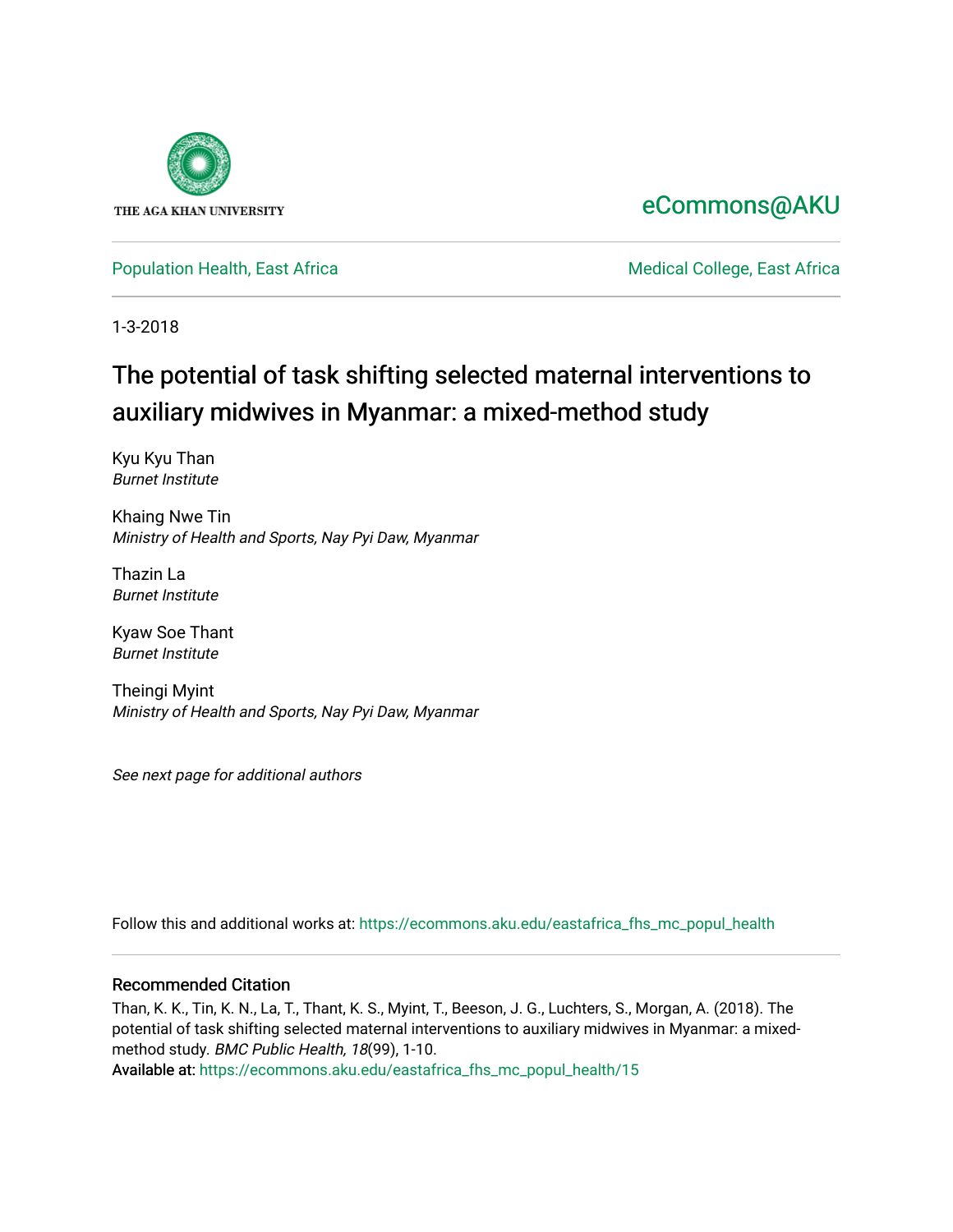## Authors

Kyu Kyu Than, Khaing Nwe Tin, Thazin La, Kyaw Soe Thant, Theingi Myint, James G. Beeson, Stanley Luchters, and Alison Morgan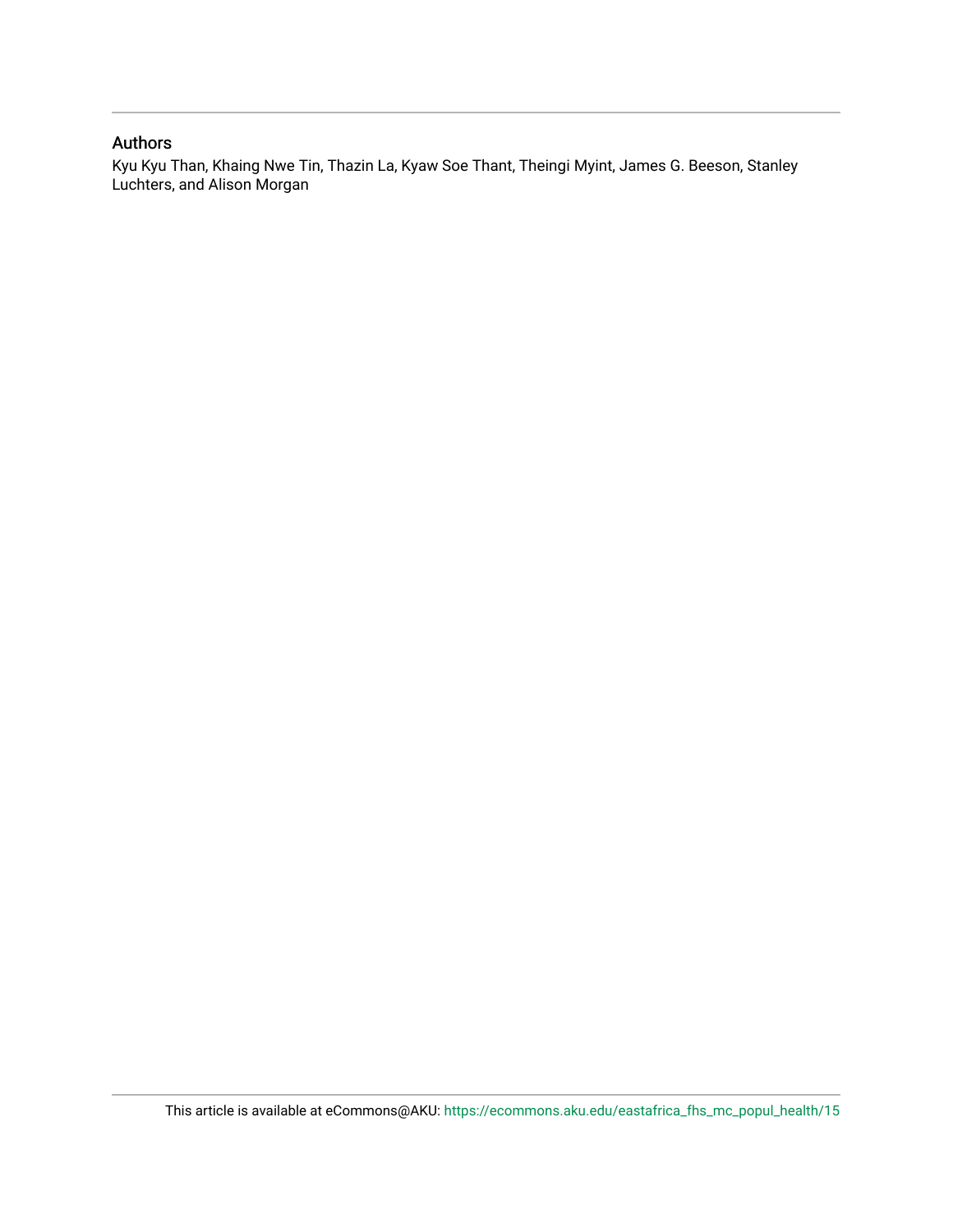## **RESEARCH ARTICLE Example 2014 12:30 The Company Access** (RESEARCH ARTICLE



# The potential of task shifting selected maternal interventions to auxiliary midwives in Myanmar: a mixed-method study

Kyu Kyu Than<sup>1,2\*</sup>®, Khaing Nwe Tin<sup>3</sup>, Thazin La<sup>1</sup>, Kyaw Soe Thant<sup>1</sup>, Theingi Myint<sup>3</sup>, James G. Beeson<sup>1,2,4</sup>, Stanley Luchters<sup>1,4,5</sup> and Alison Morgan<sup>6</sup>

### Abstract

Background: An estimated 282 women die for every 100,000 live births in Myanmar, most due to preventable causes. Auxiliary Midwives (AMWs) in Myanmar are responsible for providing a package of care during pregnancy and childbirth to women in rural hard to reach areas where skilled birth attendants (Midwives) are not accessible. This study aims to examine the role of AMWs in Myanmar and to assess the current practices of three proposed essential maternal interventions (oral supplement distribution to pregnant women; administration of misoprostol to prevent postpartum haemorrhage; management of puerperal sepsis with oral antibiotics) in order to facilitate a formal integration of these tasks to AMWs in Myanmar.

Methods: A mixed methods study was conducted in Magwe Region, Myanmar involving a survey of 262 AMWs, complemented by 15 focus group discussions with midwives (MWs), AMWs, mothers and community members, and 10 key informant interviews with health care providers at different levels within the health care system.

Results: According to current government policy, AMWs are responsible for identifying pregnant women, screening for danger signs and facilitating early referral, provision of counselling on nutrition and birth preparedness for women in hard-to-reach areas. AMWs also assist at normal deliveries and help MWs provide immunization services. In practice, they also provide oral supplements to pregnant women (84%), provide antibiotics to mothers during the puerperium (43%), and provide misoprostol to prevent postpartum haemorrhage (41%). The current practices of AMWs demonstrate the potential for task shifting on selected essential maternal interventions. However, to integrate these interventions into formal practice they must be complemented with appropriate training, clear guidelines on drug use, systematic recording and reporting, supportive monitoring and supervision and a clear political commitment towards task shifting.

**Conclusion:** With the current national government's commitment towards one AMW in one village, this study highlights the potential for shifting specific maternal lifesaving tasks to AMWs.

Keywords: Auxiliary midwives, Maternal health, Task shifting, Mixed methods study, Myanmar

\* Correspondence: [kyukyu.than@burnet.edu.au](mailto:kyukyu.than@burnet.edu.au) <sup>1</sup>

<sup>1</sup>Burnet Institute, 85 Commercial Road, Melbourne, VIC 3004, Australia <sup>2</sup>Department of Medicine, University of Melbourne, Melbourne, Australia

Full list of author information is available at the end of the article



© The Author(s). 2017 **Open Access** This article is distributed under the terms of the Creative Commons Attribution 4.0 International License [\(http://creativecommons.org/licenses/by/4.0/](http://creativecommons.org/licenses/by/4.0/)), which permits unrestricted use, distribution, and reproduction in any medium, provided you give appropriate credit to the original author(s) and the source, provide a link to the Creative Commons license, and indicate if changes were made. The Creative Commons Public Domain Dedication waiver [\(http://creativecommons.org/publicdomain/zero/1.0/](http://creativecommons.org/publicdomain/zero/1.0/)) applies to the data made available in this article, unless otherwise stated.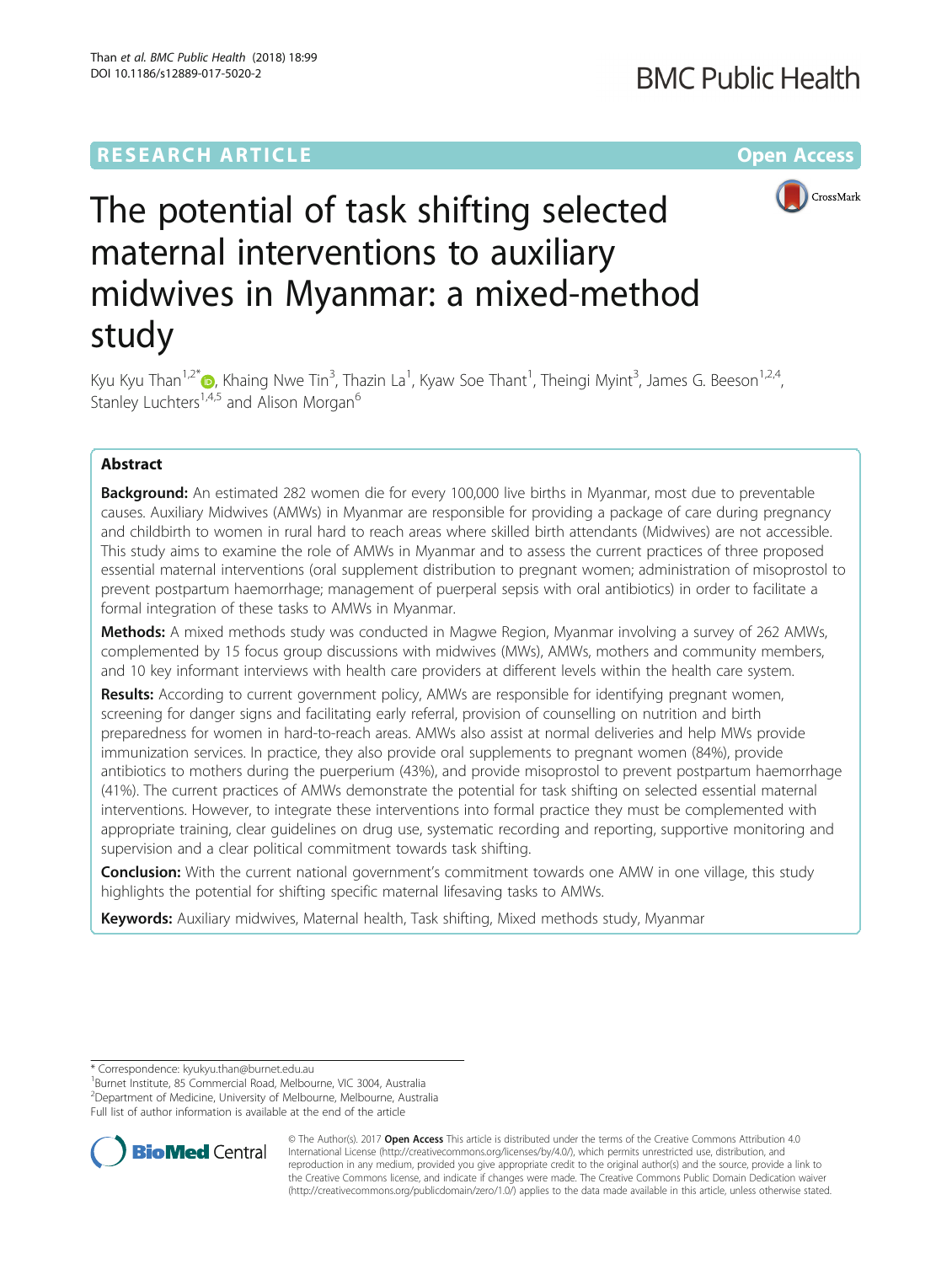#### Background

Health workforce shortages are a major contributor to maternal and newborn morbidity and mortality. [\[1](#page-11-0)] According to the 2014 census, Myanmar's maternal mortality ratio was 282 per 100,000 live births with wide variation between urban and rural areas [\[2](#page-11-0)]. In Myanmar, there are 14 health care providers per 10,000 persons with the necessary midwifery skills (doctors, nurses and midwives) [\[3](#page-11-0)]. This is well below the World Health Organization (WHO) recommendation of at least 23 per 10,000 to achieve 80% coverage for skilled health care worker attendance during deliveries [\[3](#page-11-0), [4\]](#page-11-0).

To address the gap in human resources for health, task shifting has been identified as a promising strategy by WHO to optimize health worker roles to improve access to key maternal and newborn interventions. Task shifting "is a process whereby specific tasks are moved, where appropriate, to health workers with shorter training and fewer qualifications" [\[1](#page-11-0), [5\]](#page-11-0). Globally, auxiliary health workers such as Myanmar's Auxiliary Midwives (AMWs) are increasingly becoming providers of health services in low and middle income countries and the services they provide have reduced childhood undernutrition, expanded access to family-planning services and improved maternal and child health [\[6](#page-11-0), [7](#page-11-0)].

In Myanmar, midwives (MWs) are the primary level health workers within the government health system providing maternal and child health care at the community level. However, MWs are not able to cover all rural villages, where 70% of the population resides [[8\]](#page-11-0). To support MWs to care for mothers and children in hard to reach areas, AMWs are trained and organized by the government [[9, 10](#page-11-0)]. AMWs are unpaid voluntary health workers and have been the largest community level frontline workers serving the mothers and children in rural remote villages since the program commenced in 1978 [[11](#page-11-0)].

The Myanmar Ministry of Health and Sports is in the process of developing an essential package of health services for townships (basic health care infrastructure) that will be covered under universal health coverage. With the commitment of the Myanmar's government to investing in rural development and the health workforce skill mix, a policy was developed in 2013 of having an AMW in every village of Myanmar [[3, 9](#page-11-0)]. Nationally, there are currently over 30,000 AMWs serving the country, which has a population of around 51.4 million [\[9](#page-11-0), [12\]](#page-11-0).

According to the WHO task-shifting recommendations, the competencies of auxiliary nurse midwife/auxiliary midwife should encompass 10 tasks as outlined in Table 1. Although the definition which includes secondary level of education and a period of on-the-job training for AMWs is similar to WHO's, AMWs in Myanmar are allowed to conduct only three of the identified tasks. Tasks which involve injection practices are proscribed for AMWs by Ministry of Health and Sports [\[13](#page-11-0)]. Within the allowable competencies, three maternal interventions [oral supplementation to pregnant women, oral antibiotics to treat puerperal sepsis, providing misoprostol for prevention of postpartum haemorrhage (PPH)]were identified for future task shifting by stakeholders (health administrators, policymakers, Non-Government Organizations, professional associations,

Table 1 Comparison of the competencies of Auxiliary Midwives in Myanmar with the assumed competencies of Auxiliary Nurse Midwives according to WHO recommendation

| Assumed competencies of Auxiliary Nurse Midwives (ANM) within WHO<br>recommendations                                                                                                               | <b>Midwives</b><br>competency<br>in Myanmar | Current Auxiliary Potential competency for Auxiliary Midwives                                        |
|----------------------------------------------------------------------------------------------------------------------------------------------------------------------------------------------------|---------------------------------------------|------------------------------------------------------------------------------------------------------|
| Promotion of maternal, newborn and reproductive health interventions                                                                                                                               | V                                           | √                                                                                                    |
| Oxytocin administration to prevent and treat PPH - standard syringe/ CPAD                                                                                                                          | X                                           | Not allowed due to strict restriction on injection                                                   |
| Misoprostol administration to prevent PPH                                                                                                                                                          | Χ                                           | Possible                                                                                             |
| Misoprostol administration to treat PPH                                                                                                                                                            | X                                           | After the preventions dose must refer the patient<br>immediately to hospital                         |
| Oral supplement distribution to pregnant women                                                                                                                                                     | X                                           | Possible                                                                                             |
| Low dose aspirin distribution to pregnant women at high risk of<br>pre-eclampsia/eclampsia                                                                                                         | X                                           | After detection of high blood pressure must referred<br>pregnant mothers to the MWs for further care |
| Continuous support for women during labour, in the presence of a skilled<br>birth attendant                                                                                                        | √                                           | √                                                                                                    |
| Puerperal sepsis management with oral antibiotics                                                                                                                                                  | Χ                                           | Possible                                                                                             |
| Puerperal sepsis management with intramuscular antibiotics - CPAD                                                                                                                                  | Χ                                           | Not allowed due to strict restriction on injection                                                   |
| Maternal intrapartum care (including labour monitoring, e.g. using a<br>partograph; foetal heart rate monitoring by auscultation; decision to transfer<br>for poor progress; delivery of the baby) |                                             | √                                                                                                    |

\*ANM Auxiliary Nurse Midwives, PPH Postpartum haemorrhage, CPAD compact pre-filled auto-disable device, WHO World Health Organization [Table adapted from the GREAT guideline implementation report for Myanmar, 2014]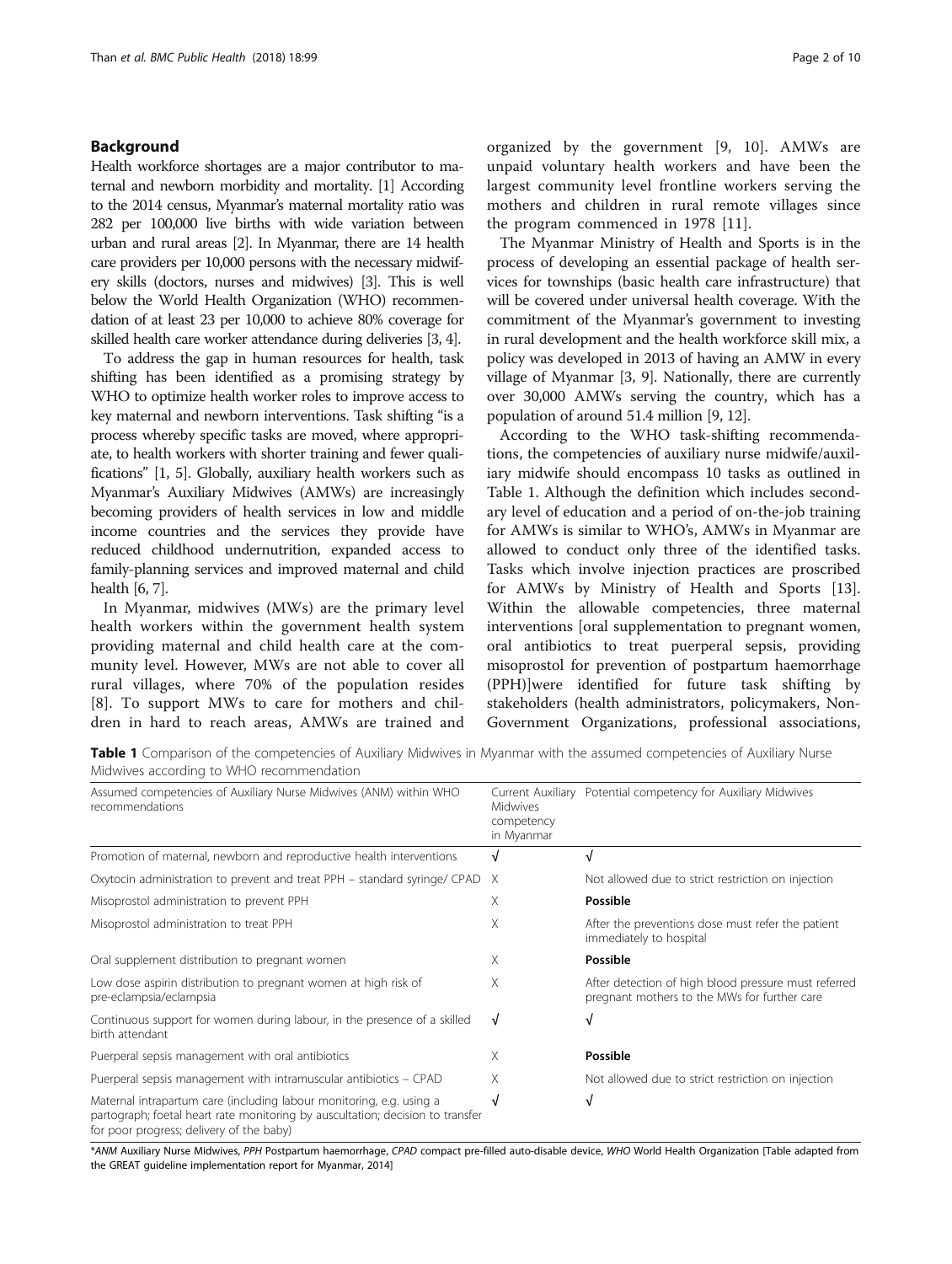frontline healthcare providers and researchers) involved in the GREAT (Guideline-driven, Research priorities, Evidence synthesis, Application of evidence, and Transfer of knowledge) network research activity which was carried out in 2014 [[14\]](#page-11-0).

However, prior to adding selected tasks to the current work role of AMWs it is important to investigate the current context and understand the practices and perception of the community level actors. The objective of this study is to examine the role of AMWs in Myanmar and to assess the current practices of the three proposed interventions which are not allowed in written policy for the AMWs. We focus on a hard-to-reach area and assess the feasibility of formally integrating these three tasks within AMWs work practices to optimizing their role for maternal health care.

#### Methods

#### Study setting

Myanmar has critical resource constraints and faces a major gap in access to, and coverage of, health services in many regions of the country. Magwe region in central Myanmar with a population of 3.9 million was purposively selected based on its highest reported national maternal mortality ratio (344 per 100,000 live births) [\[2](#page-11-0)]. The region contains a number of hard-to-reach populations and in rural remote areas; most births take place at home. Three townships in Magwe region (Gangaw, Ngape and Seitphyu) were selected for the quantitative survey to represent the geographical diversity of the region and Ngape township was chosen for the qualitative study as the township has a high rate of births with AMWs compared to other townships in the region.

#### Study methodology

A mixed methods study design was applied and two previous publications have also reported on the qualitative and quantitative methodology separately [[15](#page-11-0), [16\]](#page-11-0). For the qualitative data collection, focus group discussions (FGDs) and key informant interviews (KIIs) were conducted using an interview guide to explore the role of AMWs, attitudes and perception towards AMWs, expectation of the services provided by AMWs and task shifting possibilities. A review of the current manual and micro plan (national plan with detail calculation of how many AMWs would be needed in each state and division, how much cost is needed to train each AMW) for AMWs was conducted. Subsequently, a cross sectional survey of AMWs was carried out using an interviewer administered pre-tested questionnaire, which included the practice of antenatal, birth, postnatal and newborn care practices of AMWs. Results relating to determinants of knowledge of critical danger signs and practices around the time of child birth have been reported in a

separate article in which practice of Misoprostol has been mentioned in brief already [\[16](#page-11-0)].

#### Sampling and recruitment

Purposive sampling was used to collect the qualitative data. A total of ten key informants (three national, two district and three township level health planners and implementers, and two from the Three Millennium Development Goal Fund (3MDG) who were involved in maternal and child health program implementation) were interviewed. Fifteen FGDs (two with MWs, five with AMWs, four with community members and four with mothers with children under the age of 3 years) were conducted.

For the quantitative survey, a list of practicing AMWs was obtained from the township health departments and checked through discussions with the township medical officers. All practicing AMWs in the three townships were contacted for interviews.

All the interviews were conducted in Myanmar language after obtaining written informed consent including an explanation of the study objectives and the intended use of information. Participation was voluntary. Interviews were conducted at a convenient location and the participants were reimbursed with the actual cost of travel to the place of interview and provided a daily allowance to cover meal costs (3000 kyats, equivalent to US\$2.5). Confidentiality was maintained throughout the study. Four research assistants led by an experienced researcher conducted the interviews after a three-day training of the research methods and the study objectives. Data collection was done from July 2015 to June 2016.

#### Data management and analysis

Quantitative data were checked for consistency and double data entry was done using the software Epi Data version 3.1. Data were analysed using STATA version 13.1. Binary and categorical variables were summarized by proportions and tabulations. For the qualitative data, all the transcripts were read and reread by the principle author in Myanmar language and all the translated versions of the transcripts were read and reread by the other coders. Transcripts of FGDs were translated into English before coding, while remaining data were coded in Myanmar language using ATLAS ti software. Two data coders coded the transcripts. Reliability coding was set at 80% agreement and the inter-coder reliability was found to be over 80%. The analysis was both inductive and deductive and relevant themes were categorized under the three main themes: perception of the role of AMWs, potential for task shifting responsibility and feasibility of integrating new interventions into the current health system. Quotations were used to support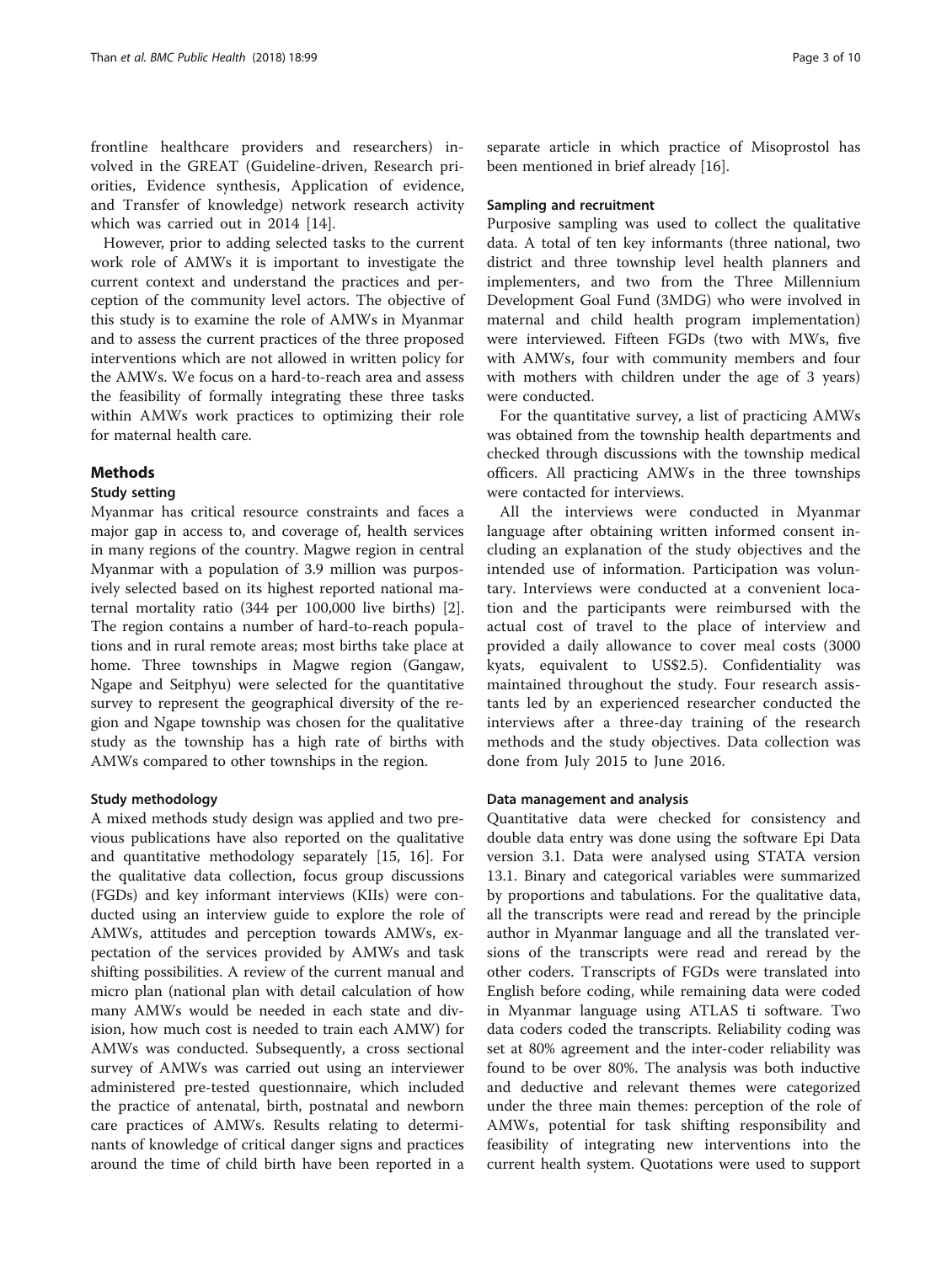the study findings and to enhance understanding of the local context. Data integration and triangulation was done at the interpretation phase of the study using both quantitative and qualitative data.

#### Results

#### Background characteristics of respondents

A total of 123 people participated in ten key informant interviews and 15 focus group discussions, comprising 15 MWs, 33 AMWs, 29 mothers and 36 community members. The FGDs comprised of 44 (35 women and 9 men) from the hard to reach villages and 69 (61 women and 8 men) from the non-hard to reach villages.

A total of 262 AMWs participated in the quantitative questionnaire survey out of 308 invited to participate (85%). Reasons for non-participation included having a young child at home and poor weather preventing travel. In the very hard to reach villages, 77% of the invited AMWs participated. The majority (82%) of AMWs lived in the villages where they were born (native village). The mean age of AMWs was 32 years and mean duration of working as an AMW was 10 years.

#### AMWs current role and responsibility

A review of the current AMWs manual [\[13](#page-11-0)] showed that AMWs were mainly responsible to identify pregnant women and make sure that the women are connected with the MWs for four antenatal check-ups including two tetanus toxoid injections. Their main responsibility during pregnancy is to counsel women on healthy eating, danger signs during pregnancy birth preparedness counselling, and early initiation of breast feeding. They are allowed to conduct normal home deliveries, postnatal care and newborn care. They are expected to detect danger signs and promote early referral of women to the MWs, giving first aid care before referral. AMWs conduct health education sessions to the community on nutrition and other locally endemic diseases. Currently they are not allowed to prescribe any medication to pregnant women. They are also responsible for recording and reporting of pregnant women and other cases of disease to the local health authorities (see Table 2).

#### Perception of the role of AMWs

The perception of AMWs by the community and health care providers was positive in the study township and they were considered as the main mediators between the community and health care system. All levels of key informants stated that AMWs are essential health care providers serving the community with not only maternal and child health care but also with other health related activities including disease control and environmental sanitation. Health

#### Table 2 Role and responsibilities of Auxiliary Midwife

- Expected to identify pregnant mothers as early as possible and give antenatal care within their agreed authority, ideally aiming for at least four antenatal consultations. (AMW need to refer all registered pregnant women routinely as well as when showing danger signs and necessary must refer a pregnant mother (between 20 weeks and 35 weeks gestation) to the rural health centre for necessary investigation and if needed must accompanied the pregnant mother for emergency referral to the hospital)
- AMW should provide health education to pregnant and lactating women to promote healthy eating and prevention of locally endemic diseases to the community in the village.
- To encourage all pregnant mother to prepare thoroughly for delivery with a comprehensive birth plan
- AMW conducts home deliveries, postnatal care and new born care. Must be able to refer high risk cases of mothers and the newborns defined in the AMW manual to the hospital in timely manner
- AMW should provide support to infants through education to mothers on breast feeding practices such as exclusive breast feeding (for 6 months) and start of supplementary feeding at the age of 6 months.
- Monitor the growth and nutritional status of infants and under five children on a regular basis
- Must provide first aid care in the capacity of her skill and must be able to refer needed cases to the hospital
- Must report unusual diseases to the authority and must record the cases
- Must help and provide assistance to Basic Health Staff in carrying out reproductive health activities.

\*AMW = Auxiliary Midwife; [Translated from a Burmese version of Micro plan for auxiliary midwives (2013-2016): Department of Health - Ministry of Health Myanmar, 2013]

care providers also mentioned that without the existence of AMWs in hard-to-reach areas where MWs are unavailable, the mothers and children would be in the hands of traditional birth attendants and quacks. MWs in the focus group discussions stated that AMWs were a real helping hand for them because they were able to identify pregnant women in the villages and were able to understand the social background and local language of the women in their care.

"If they (AMW) do not exist, patients do not have anyone to rely on especially in the hilly villages. You see when a mother gets in trouble during her pregnancy and if AMWs do not exist and we are out of town, there will be lots of problems" (MW FGD hard-to-reach)

Mothers in the FGDs mentioned that AMWs were the first health care provider they notified of their pregnancy as she is always available. Regular home visits and counselling by AMWs also enhanced the early identification of at risk pregnancies and timely referral. AMWs were also considered as community mobilizers for immunization who make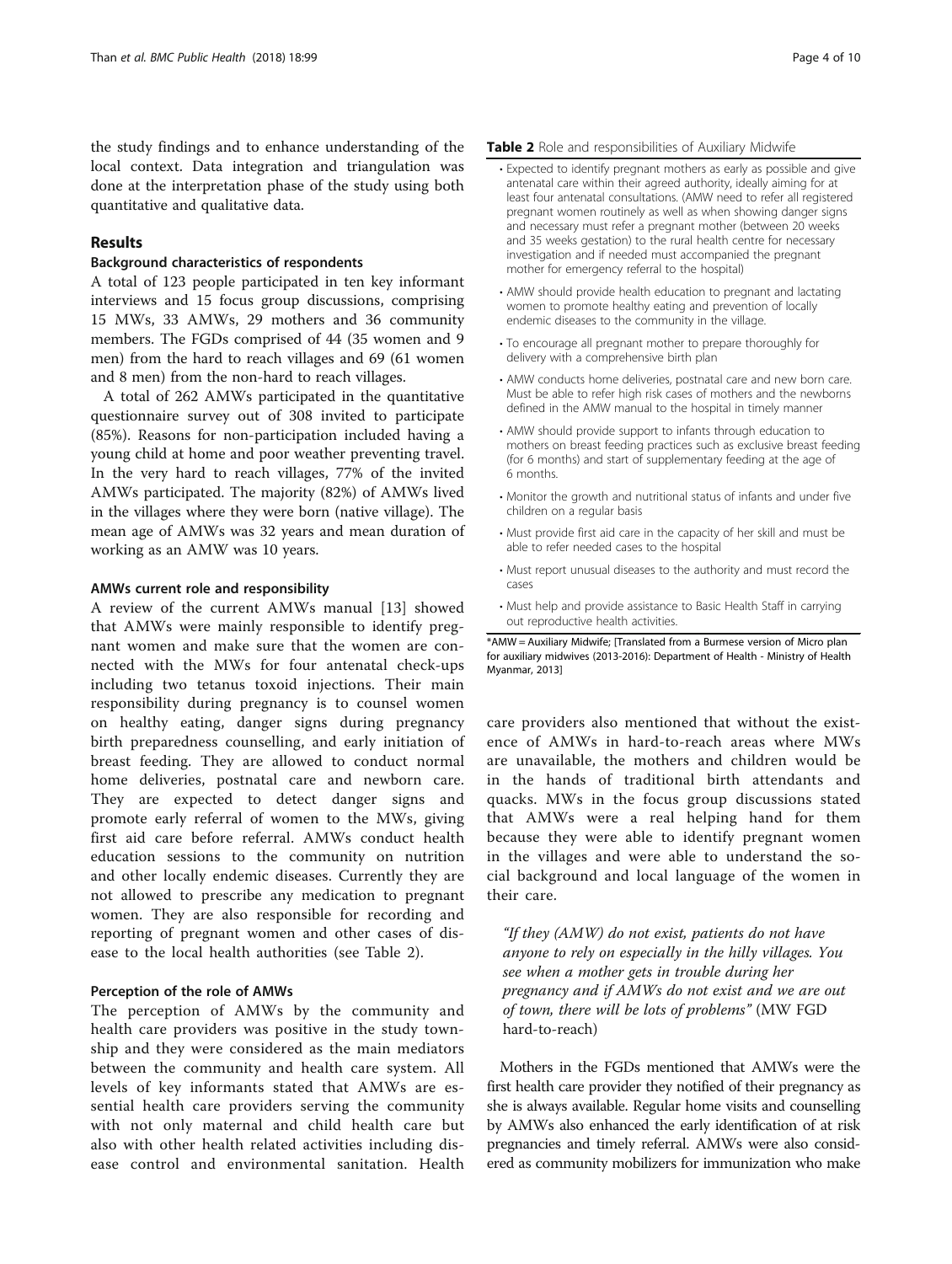an inclusive list of who is to be immunized. In the hard to reach areas, MWs rely on the AMWs.

"Well….when they find out new pregnant women, they tell us, I give the pregnant woman antenatal care. They can tell us immediately because they are always around in the village regularly, so, they can get information easily and quickly. They help us when we do health talk sessions and measure babies' weight. Moreover, they call anyone who needs to receive service and they make sure no one misses." (MW FGD non hard-to-reach)

AMWs also conduct normal deliveries in villages where MWs are not present. They are also willing to assist MWs when they conduct deliveries. Post-natal care and psychological support are usually given by AMWs and appreciated by women and their families. AMWs mentioned that serving the community and assisting women in delivery was satisfying. Although they mentioned their role as important, they also expressed their difficulty and devastation of being a voluntary worker without any incentives and payment.

"We are a common slave for the villagers and the health staff. We don't have days and nights and whenever there is an emergency they (villagers and health care providers) remember to call us. Sometime we had to come with our own expanse and eat from out of pocket. No one pays us a penny" (AMW FGD hard-to-reach)

#### Potential for task shifting responsibilities

MWs in the study mentioned that they had shared some of their practices with AMWs. The main activities MWs shared to AMWs were providing pregnant women with vitamin supplementation (ferrous sulphate, folic acid, vitamin B1 and vitamin A); providing misoprostol for prevention of PPH; and giving antibiotics such as metronidazole and amoxicillin to treat fever and puerperal sepsis. However, all these activities were done on an ad hoc basis with no regulatory processes. MWs mentioned that these task shifting activities were done due to conditional circumstances and the needs of the community. Geographical distance and the relationship between the AMWs and the MWs were articulated as reasons for task shifting. AMWs that live geographically far away and have a better relationship with the MWs were more likely to be distributing drugs to pregnant mothers compared to those who lived close and were not in a good relationship.

"For those AMWs in far mountain villages who listen to us, we teach them how to use and what amount

should be given for what kind of drugs. We tell them how much should be given for adult and for children. We thoroughly tell them" (MW FGD hard-to-reach)

Quantitative findings also showed that AMWs were providing the three proposed interventions in practice: oral supplementation (84%), oral antibiotics to treat puerperal sepsis (43%) and misoprostol to prevent postpartum haemorrhage (41%). It was observed that oral supplementation was the most commonly performed task. This was explained in the qualitative findings by AMWs that oral supplementations were more freely available compared to the antibiotics and misoprostol. Health care providers mentioned that, ferrous sulphate, folic acid and vitamin B1 and A were regularly supplied by the government. AMWs in the FGD described,

"MW usually asks the number of pregnant women. We provide the number and MW gives the medicine (Ferrous sulphate and folic acid) monthly"

The use of antibiotics for various purposes such as fever, flu and cough was a common practice by both the AMWs and the MWs. The most widely used antibiotics during the puerperal period were amoxicillin and metronidazole. Further exploration was made regarding the dosage of use, and it was mentioned that AMWs were instructed by the MWs to give an adult a dose of 500 mg 3 times per day for amoxicillin and 200 mg 3 times per day for 3 to 5 days for metronidazole. Some MWs mentioned that they use their mobile phones to instruct AMWs on how to treat. The main sources of the drugs were from the MWs and local drug shops. AMWs in the study mentioned that antibiotics can be freely purchased from the local drug stores without need for prescription. A few AMWs in the FGDs mentioned that,

"we usually buy the drugs from the drug store in town and sometime MWs share their drugs if they get a lot from the township" (AMW FGD hard-to-reach)

Township level health care providers said that the use of misoprostol to prevent postpartum haemorrhage was introduced around 2012 in the study townships and many of the MWs in the study articulated that they have instructed and shared their misoprostol to AMWs especially those in hard to reach remote villages. The most common dosage of misoprostol by AMWs was two tablets (totalling 400 micrograms) immediately after the birth of the baby. The detailed description of the perception and use of misoprostol by AMWs have been described in an earlier paper [\[15\]](#page-11-0).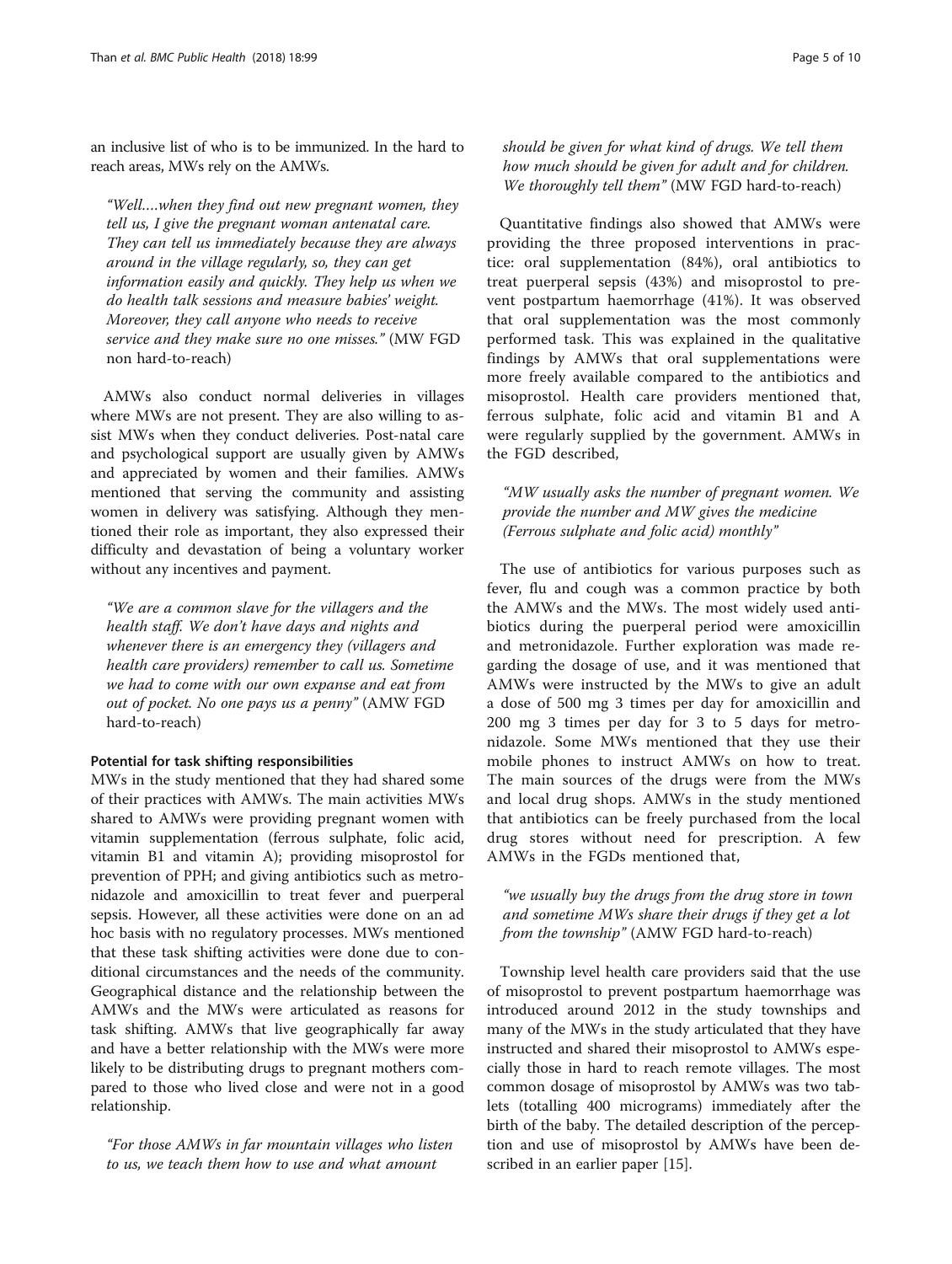MWs mentioned that with thorough explanation and guidance, they could assure that AMWs would be able to distribute the drugs to mothers safely. AMWs were also confident and willing to take on the assigned role if it was given with proper training and guidance. The potential feasibility of the task shifting activities from the qualitative interviews is outlined in Table [3](#page-8-0).

The attitude to task shifting was positive by all key informants interviewed. Although many limited the scope of services to oral drugs as most of the health care providers in the study knew that changing the injection drug policy will not be easy and will take time. A district level key informant stated

"As long as it is not an injection, I think any form of oral drugs like vitamins and antibiotics will be ok. However, we need to train them[AMWs] on how to use the drugs with clear guidelines. Is life saving and it can be given to them safely."

#### Feasibility of integrating new interventions into the current health system

#### Guidelines on use and availability of drugs

Key informants and MWs raised concerns regarding the instructions and guidelines for use of drugs by AMWs. They mentioned that there are no official guidelines and instructions on use of drugs by either AMWs or MWs. Since there are no guidelines, local townships practices vary according to the availability of the drugs and informal instructions given by individual projects.

They also mentioned the availability and consistent supply of drugs required for task shifting. Currently, there is ample supply of drugs due to the government supply in 2015 and the 3MDG program, however MWs stated that regular and consistent supply of drugs will be needed for sustainability and effective task shifting. For the AMWs, the supply of drugs [such as ferrous sulphate, folic acid, B1, misoprostol and antibiotics (amoxicillin and metronidazole)] was currently given by the MWs but the supply is inconsistent. There is neither systematic supply chain mechanism for the AMWs nor any recording of drugs given which was articulated as a barrier to potential task shifting.

"We (MWs) just give the drugs when we have it and when we don't we cannot give it, they (AMWs) also get the drugs direct from the NGO working in the area, sometime" (MW FGD non hard-to-reach)

#### Inconsistent MW availability

Key informants mentioned that task shifting of the proposed interventions was feasible in places where there is inconsistent availability of MWs. Although MWs are assigned to hard to reach villages where there is a sub

rural health centre, they rarely live in the assigned villages due to transportation and socioeconomic difficulties. This inconsistent MW availability was also articulated by the mothers and community members in the FGDs. In one hard to reach village the MW had been absent throughout her assigned period. MWs also expressed their difficulties of staying in hard to reach villages due to challenging transportation, language barriers, poor living conditions and cost of living.

"If you are not a native, the very first problem is language. We can't live because their life styles are not the same….quite frankly, one who is not local will only stay for 15 days in an assigned area while local stays because the local one doesn't need to return home" (MW FGD hard-to-reach)

#### Supervision and monitoring issues

All levels of health care providers pointed out that current supervision and monitoring systems for AMWs were weak. Apart from MWs meeting with AMWs during the monthly immunization sessions, there was no regular planned supervision or monitoring visits. Lack of support for travel was identified as the major barrier by MWs for supervision. Some of the AMWs mentioned that no government health staff had ever visited their villages. Many of the MWs mentioned that although they realize the importance of supervision and monitoring, there is no support mechanism currently available to solve the problem.

"No one from the health department has ever been to my village because it is very far and it takes me about 9 hours to get here but for you it may take the whole day" (AMW FGD hard-to-reach)

#### Training gaps

Many key informants and AMWs in the study talked about the need for proper training if the new practices were to be implemented as there is no standard guideline on how to use the drug and dosage in the current training manual. Key informants also raised concerns regarding the current training materials and methods of training stating they were too theoretical and that the current AMWs' manual resembles a text book rather than a training curriculum. There is no Training of trainers for AMWs at the national level. In regard to training for potential task shifting interventions, respondents emphasised practical training with hands on exercises.

"For the AMW, we must have a specific curriculum for the training and all the oral drugs usage needs to be in the guideline, it should be standardized from the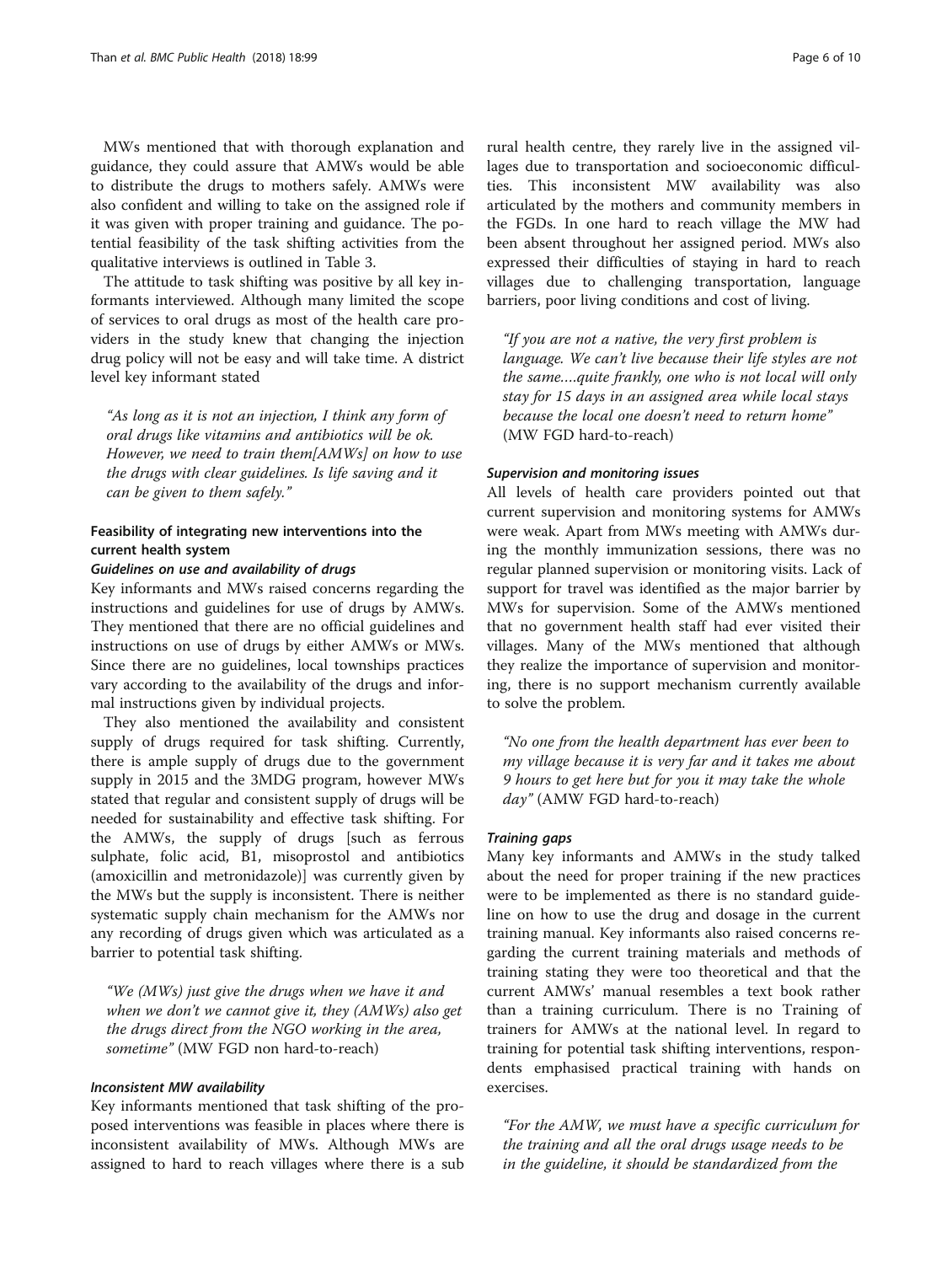<span id="page-8-0"></span>

| Agreed;<br>Agreed;<br>Agreed;<br>on PPH and drug administration<br>on puerperal sepsis and use of<br>No difficulty being mentioned<br>Refresher training suggested<br>Refresher training suggested<br>Agreed;<br>Agreed;<br>Agreed;<br>respective MW during the immunization<br>antibiotics<br>and drugs are mainly supplied by the<br>tablets misoprostol to mothers with<br>Majority of AMWs already in practice,<br>drugs provided by MWs especially in<br>re rare<br>Some of the AMWs are distributing<br>for puerperal sepsis as cases a<br>Only a few AMWs have used<br>hard to reach villages<br>Confident;<br>Confident;<br>Confident;<br>sessions<br>Oral antibiotics for puerperal<br>Misoprostol for prevention<br>Oral supplementation to<br>pregnant women<br>of PPH<br>sepsis | Mothers<br>$(N = 29)$                                                                                                             | Community $(N = 36)$                                                                                                                                  |
|---------------------------------------------------------------------------------------------------------------------------------------------------------------------------------------------------------------------------------------------------------------------------------------------------------------------------------------------------------------------------------------------------------------------------------------------------------------------------------------------------------------------------------------------------------------------------------------------------------------------------------------------------------------------------------------------------------------------------------------------------------------------------------------------|-----------------------------------------------------------------------------------------------------------------------------------|-------------------------------------------------------------------------------------------------------------------------------------------------------|
|                                                                                                                                                                                                                                                                                                                                                                                                                                                                                                                                                                                                                                                                                                                                                                                             | Have been taking drugs given by AMWs<br>during pregnancy and childbirth                                                           | medication to villagers for minor<br>AMWs have been providing oral<br>illnesses<br>Agreed;                                                            |
|                                                                                                                                                                                                                                                                                                                                                                                                                                                                                                                                                                                                                                                                                                                                                                                             | but could not identify the name of the drug<br>after the birth of the baby from the AMWs,<br>Some mothers have received 2 tablets | and if it is for the benefit of the<br>mother and the baby willing to<br>Limited knowledge of the drug<br>Agreed;<br>accept                           |
| hame of the drug<br>antibiotics                                                                                                                                                                                                                                                                                                                                                                                                                                                                                                                                                                                                                                                                                                                                                             | cough but were not able to identify the<br>Have received some drugs for fever and                                                 | cases with paracetamol and amoxicillin.<br>AMWs have treated fever and cough<br>Only some were able to identify<br>the name of antibiotics<br>Agreed; |

| s<br>S<br>l<br>Table 3 Responses from FGDs with mothers, community, AMWs and MWs for specific interventic |                                         |
|-----------------------------------------------------------------------------------------------------------|-----------------------------------------|
|                                                                                                           |                                         |
|                                                                                                           | ž<br>$\overline{\phantom{a}}$<br>i<br>I |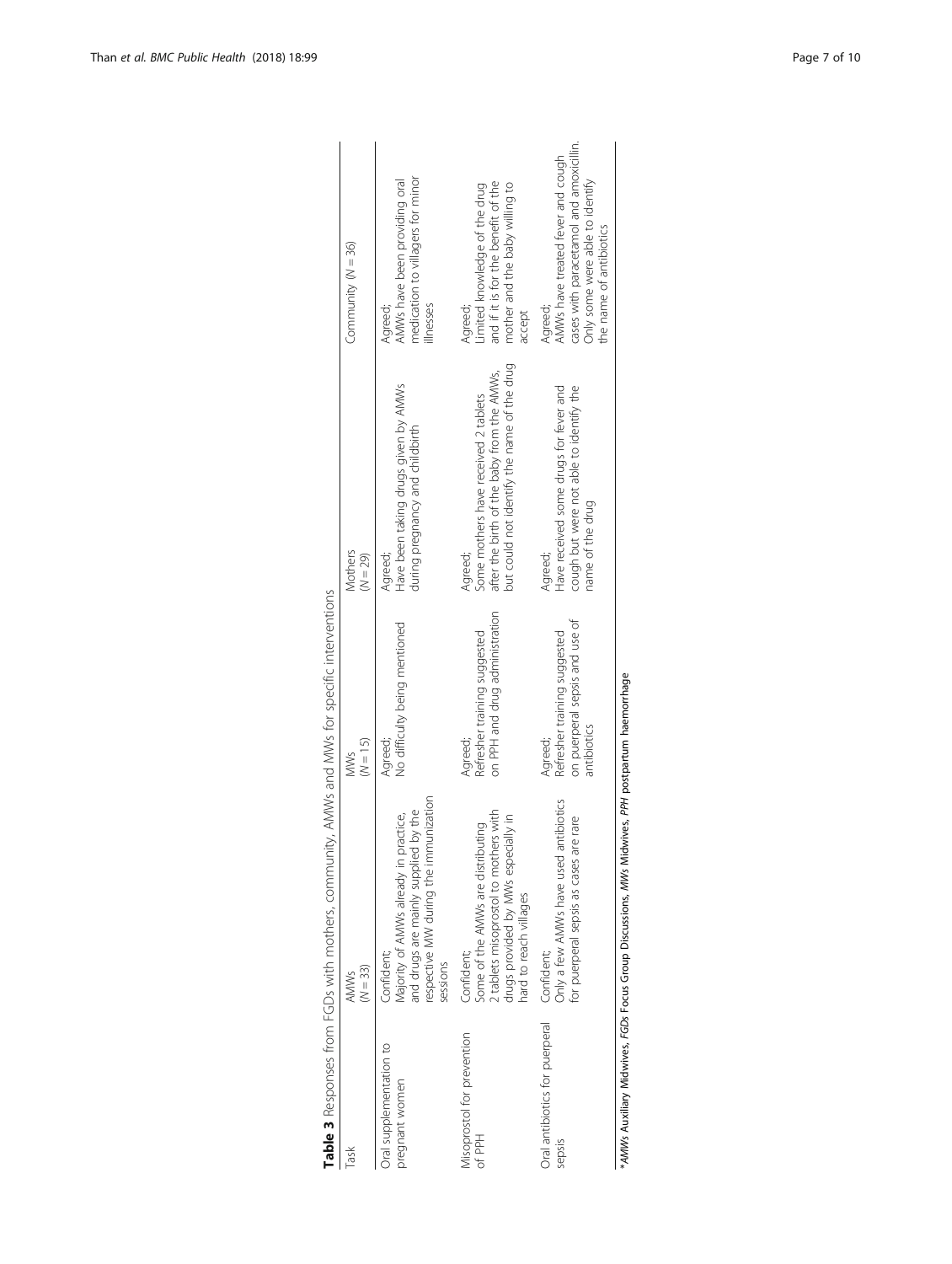Department of Health Human Resource and Planning. We need one trainer and trainee manual for the whole country. It should not be project or funding based. It is the responsibility of the health system to control the trainings" (District level key informant)

#### Health system priorities

Maternal and child health has been given a high priority by the government in recent years. Key informants from the national and district level mentioned that task shifting is a new word for them and that there are policy level limitations and delays that may be faced in introducing task shifting to AMWs. They suggested that the AMW program reached its peak in recent years due to political interest by the previous government. However, with the changing political landscape after the 2016 election, it is not clear if this support will continue. They stated that evidence based policy briefs will be necessary for the potential task shifting interventions to move forward with increasing awareness and interest. A national level key informant said that,

"At the moment AMW trainings are continuing but I think is not a priority anymore after the change of government and there is no clear policy….MW upgrading and curriculum development…. new Public Health Supervisor 2 trainings…is all here and there"

#### **Discussion**

The findings from this study highlight that AMWs in Myanmar are already demonstrating their capacity to provide selected maternal health interventions. Despite the absence of policy endorsement there is a local acceptance by MWs who facilitate AMWs to provide drugs to mothers in hard to reach areas. The current role of AMWs, as intermediaries between the community and the health system and their accepted place in antenatal care, childbirth and postnatal care translates to broad acceptability for giving oral medications to women during pregnancy and at the time of child birth.

Another factor in favour of task shifting is the inconsistent availability of the MWs in geographically hard to reach villages. Although the Ministry of Health and Sports recognises that more MWs are needed, there are still limitations to filling the gap [\[3](#page-11-0)]. Other studies have also shown that skilled health care providers are not available in the assigned health posts due to financial and transport difficulties, socioeconomic hardship, available schooling and geographical location [[17\]](#page-11-0). Generally, AMWs in geographical locations where there are no MWs and no support system were more in favour of task shifting [\[15](#page-11-0), [18\]](#page-11-0). Task shifting to alternative cadres for maternal and child health has been emphasized as an

important strategy in countries where there is geographical inaccessibility and limited availability of skilled care attendants [\[19](#page-11-0)–[21](#page-11-0)].

Other country experiences demonstrate that administration of medications by community based health workers has reduced childhood and maternal morbidity and mortality [\[22](#page-11-0)–[24\]](#page-11-0). Trained community volunteers in Nepal were able to provide misoprostol to women in the community and uterotonic protection for deliveries rose from 11.6% to 74.2% with largest gain to reach the poor, the illiterate and women from remote areas [[25\]](#page-11-0). A study in Pakistan using Trained Traditional Birth Attendants with monitoring supported by Lady Health Visitors and Community Health Nurses, to administer 600 microgram of misoprostol to women with postpartum haemorrhage has reduced maternal mortality by 24% [\[26](#page-11-0)]. However, these studies also recommended the importance of training and supportive supervision as a necessity in success [\[22](#page-11-0), [25](#page-11-0), [26](#page-11-0)].

In our study task shifting was already occurring in the study townships. Although such informal task shifting has been suggested as an initial path to task shifting, informal task shifting without having an explicit policy has raised concerns by health care workers and policy makers regarding unclear role and responsibilities of health workers [[27](#page-11-0)–[29](#page-11-0)]. Without the protection of a formalized policy and guidelines in practice, task shifting may pose a threat to the safety and performance of AMWs.

In other reviews of task shifting programs recommendations include conducting a detailed task analysis of both the work of those to whom tasks will be shifted and the work of those from who tasks will be relieved, to ensure that the task shifting does not create a different system bottlenecks [[29, 30\]](#page-11-0). Although this study reviewed the tasks provided by AMWs, the study was limited to this cadre only without a comprehensive review of tasks performed by MWs. A task analysis of existing community level providers for maternal and child health care is recommended for the effective implementation of the task shifting interventions [\[30](#page-11-0), [31](#page-11-0)]. Also task analysis provides the opportunity to revisit the current voluntary status as the increasing complexity of tasks expected of AMWs may not be consistent with a voluntary status. Thus incentives and funding mechanism for AMWs need to be considered in future policy options.

Despite task shifting being a practicable option for human resource shortage, reports of concerns regarding quality, safety and sustainability have been documented from experiences of task shifting in HIV/AIDS in sub-Saharan Africa [[32](#page-11-0), [33](#page-11-0)]. Lessons learnt from barriers and enablers to effective implementation of the guidelines has pointed out that without evidence-based health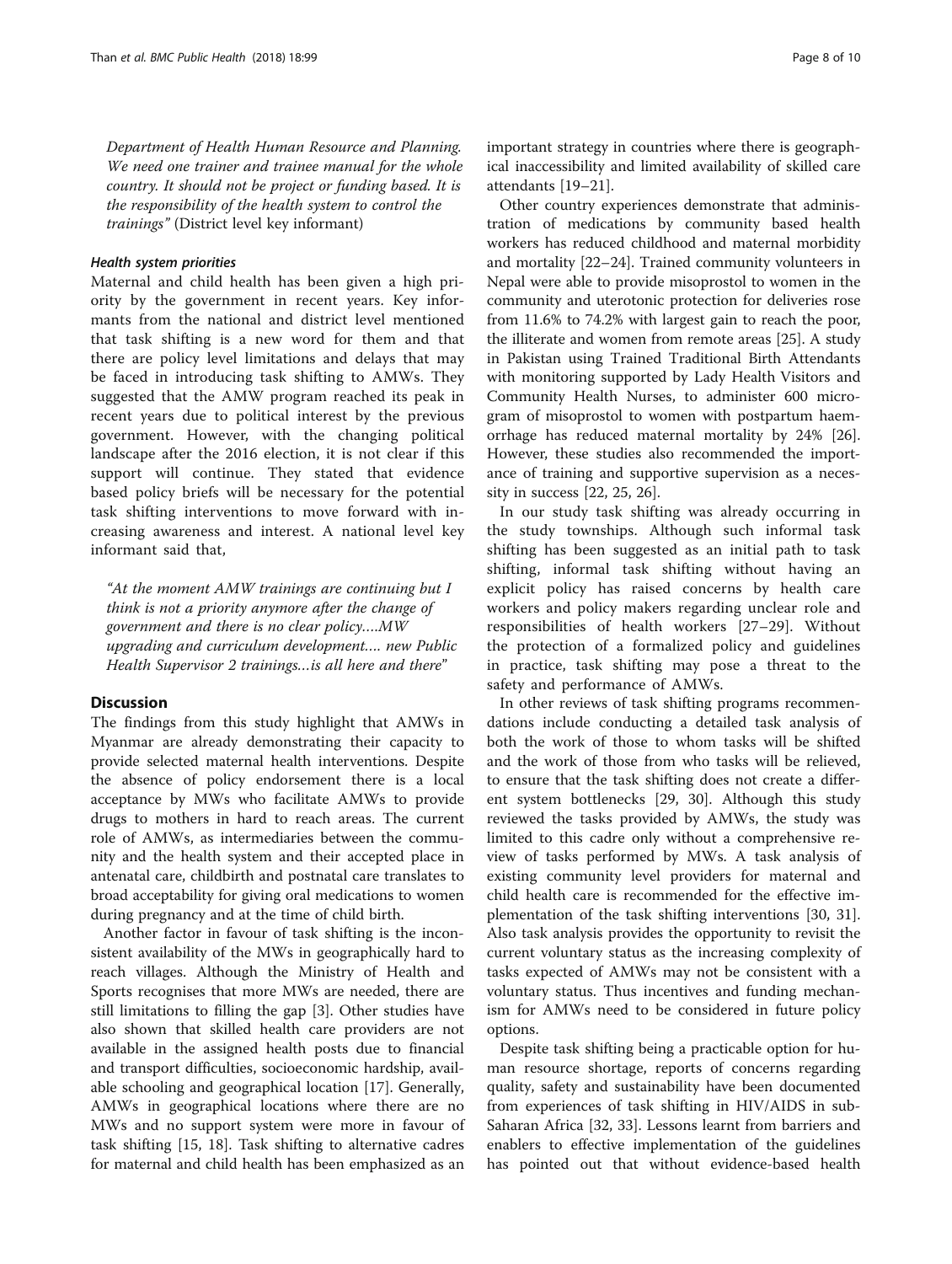policies to support implementation along with health system level factor readiness it will be hard to effectively implement task shifting initiatives [[34](#page-11-0)].

Although there is an AMW manual [\[13](#page-11-0)], many of the health care providers in the study mentioned that no training curriculum for both trainers and trainees regarding AMWs existed. Reviews have pointed out that without appropriate training resources (curriculum, trainers and training materials) and appropriate skills building, task shifting may place the low level health worker and their supervisors at risk of malpractice [\[31](#page-11-0)]. In eastern Myanmar, task shifting to promote basic health service delivery among internally displaced people in ethnic health program service areas showed success through reorganizing and training the workforce with a rigorous and up-to-date curriculum for the Ethnic health organizations and community based health organizations [[35\]](#page-11-0). According to the new National Health Plan, the government is committed to ongoing capacity building: "Ensuring that all Voluntary Based Health Workers, including CHWs and AMWs, are confident to take on the duties assigned to them is critical to their effectiveness. Sufficient skill-based training and consistent support and supervision from Basic Health Staff will be required – this requires resources to support and it needs to be taken into account for the uptake and delivery of interventions" [[36\]](#page-11-0).

#### Strengths and limitations of the study

We employed a mixed method approach which enriched the study in two ways. First, the qualitative study helped us to understand the potential for task shifting three interventions to AMWs from both community and providers' perspectives. The feasibility of the tasks was confirmed by the quantitative study where we documented the frequency with which these tasks were already being performed by AMWs. However, the study townships were purposefully selected based on their hard-to-reach characteristics and findings may not be representative of the perspectives of equivalent stakeholders in other regions, limiting generalizability of our findings.

#### Conclusions

Our study brings light to the Myanmar context in considering the potential for training and task shifting the oral administration of essential maternal interventions at community level to AMWs. The necessary enabling factors that are described above include supportive supervision, clear drug usage guidance and procurement and policy commitment to task shifting. As the Ministry of Health and Sports is committed to increasing the number of AMWs in every village of the country for reaching equitable care to mothers and newborn,

optimizing the role of AMWs through task shifting effective interventions on maternal and child health should be considered.

#### Abbreviations

3MDG: The three millennium development goal fund; AMW: Auxiliary midwife; CPAD: Compact pre-filled auto-disable device; FGD: Focus group discussion; GREAT: Guideline-driven, research priorities, evidence synthesis, application of evidence, and transfer of knowledge; KII: Key informant interview; MW: Midwife; NGO: Non-government organization; PPH: Postpartum haemorrhage; WHO: World Health Organization

#### Acknowledgements

The authors would like to acknowledge the Department of Public Health, Ministry of Health and Sports, Myanmar for the collaboration and all the administrative support given by the Magwe regional health department and all the health staff in the three study townships. We would also like to thank all the AMWs who participated in the study without whom this study would not have been possible.

#### Funding

The Burnet Institute is supported by funding from the Victorian Operational Infrastructure Support Program and National Health and Medical Research Council (NHMRC) Independent Research Institute Infrastructure Support Scheme. James G Beeson (JGB) and Stanley Luchters (SL) were supported by NHMRC fellowships. Kyu Kyu Than (KKT) was supported by Australia Awards Scholarship for her PhD Scholarship from the Australian Government.

#### Availability of data and materials

The datasets generated and analysed for the current study are not publicly available as the qualitative study was collected from a specific township, and the information may be identifiable to particular individuals, risking a breach in confidentiality. The quantitative data are available from the corresponding author on reasonable request.

#### Authors' contributions

KKT contributed to study design, data collection, data analysis and led the first draft and finalization of the manuscript. TGM and KST contributed to the data collection and development of the manuscript. KNT and TZL contributed to data collection, data analysis and development of the manuscript. JGB and SL contributed to study design and development of the manuscript. AM contributed to data analysis and led the revisions of the manuscript. All authors read and approved the final manuscript.

#### Authors' information

- Dr. Kyu Kyu Than: Kyu Kyu Than: kyukyu.than@burnet.edu.au
- Dr. Khaing Nwe Tin: Khaing Nwe Tin: khaingnwetin@gmail.com
- Dr. Thazin La: Thazin La: thazinla@burnetmyanmar.org
- Dr. Kyaw Soe Thant: Kyaw Soe Thant: soethantkyaw@gmail.com
- Dr. Theingi Myint: Theingi Myint: theingimyint5@gmail.com
- Dr. James Beeson: James Beeson: james.beeson@burnet.edu.au
- Dr. Stanley Luchters: Stanley Luchters: stanley.luchters@burnet.edu.au
- Dr. Alison Morgan: Alison Morgan: apmorgan@unimelb.edu.au

#### Ethics approval and consent to participate

Ethical approval for the study was obtained from the Proposal and Ethical Review Committee of the Department of Medical Research, Ministry of Health Myanmar (approval number 42A/ethics/DMR/ 2015) and from The Alfred Hospital Ethics Committee in Australia (approval number Project 150/ 15). Approval to conduct the study was also obtained from the Ministry of Health after obtaining the ethical approval from the Department of Medical Research. Written information was provided to all participants in Myanmar language and written consent to participate in the study was obtained. Consent forms were stored in a secure location at Burnet Institute.

#### Consent for publication

Written permission was taken and granted from all participants in the study that after de-identification of the transcripts quotations will be used for publications.